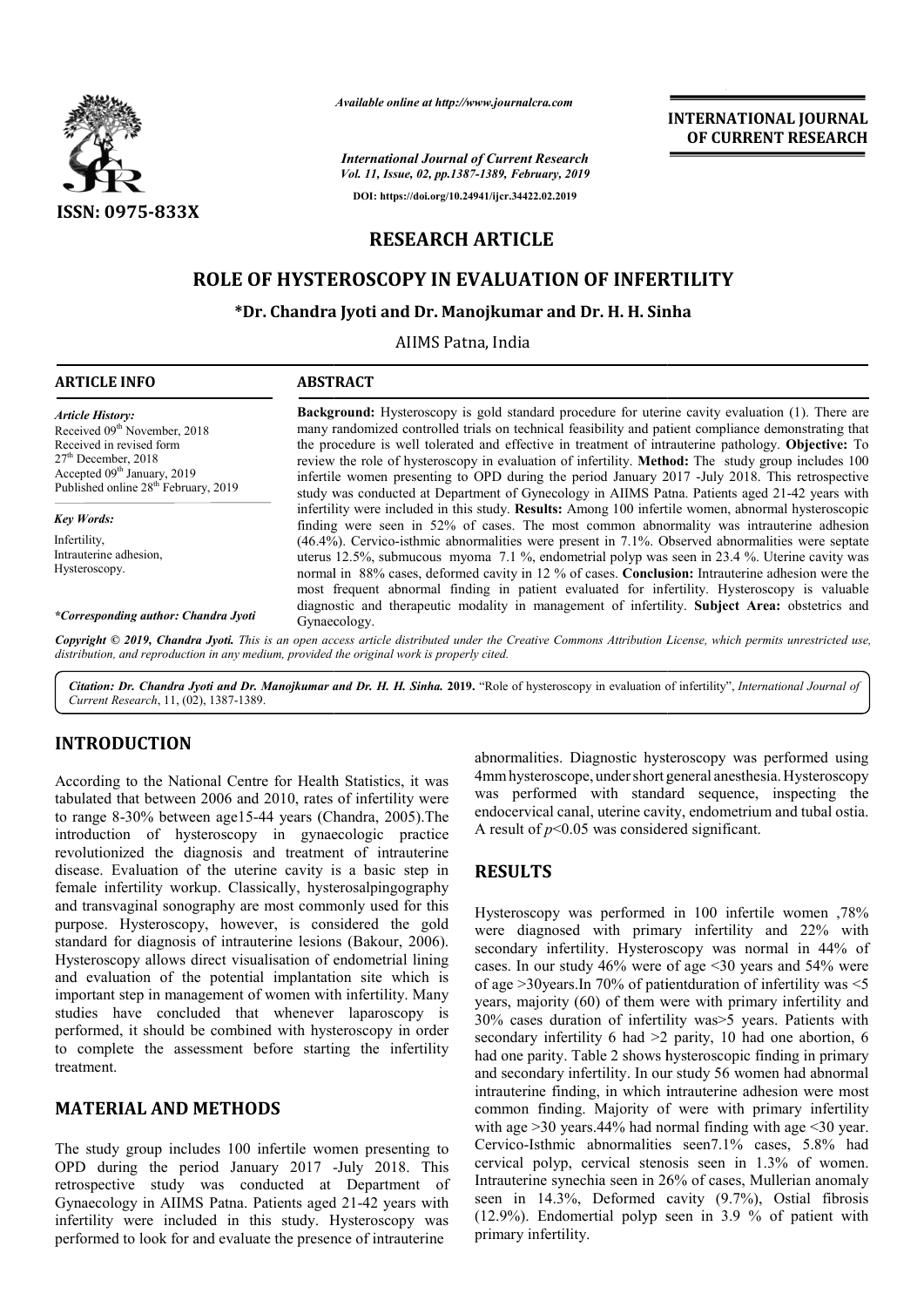#### **Table 1. Percentage distribution of primary/secondary infertility, age of presentations and duration of infertility**

| Primary infertility               | 78% |
|-----------------------------------|-----|
| Secondary infertility             | 22% |
| Age $<$ 30 years                  | 46% |
| Age $>30$ years                   | 54% |
| Duration of infertility<5 years   | 70% |
| Duration of infertility > 5 years | 30% |

**Table 2. Distribution of hysteroscopic findings according to age and primary/secondary infertility**

|                       | Normal finding | Abnormal finding |
|-----------------------|----------------|------------------|
| Primary infertility   | $35(80\%)$     | $43(75.6\%)$     |
| Secondary infertility | $9(20\%)$      | $13(24.4\%)$     |
| $Ag<30$ year          | 24(54%)        | 22(40%)          |
| Age $>30$ year        | 20(46%)        | $34(60\%)$       |

**Table 3. Distribution of abnormal hysteroscopic findings in primary /secondary infertility**

| Abnormal finding  | Primary infertility | Secondary infertility |
|-------------------|---------------------|-----------------------|
| Cervical polyp    | $1(1.3\%)$          | $1(4.5\%)$            |
| Cervical stenosis | $1(1.3\%)$          |                       |
| Synechia          | $16(20.8\%)$        | 10(45%)               |
| Grade-1           | $12(15.6\%)$        | 4(18%)                |
| Submucous myoma   | $2(2.6\%)$          | $1(4.5\%)$            |
| Mullerian anomaly | $7(9.8\%)$          | $1(4.5\%)$            |
| Deformed cavity   | $4(5.2\%)$          | $1(4.5\%)$            |
| Ostial fibrosis   | $3(3.9\%)$          | 2(9%)                 |
| Endometrial polyp | $3(3.9\%)$          | $1(4.5\%)$            |

**Table 4. This shows the comparison of distribution of abnormal hysteroscopic findings by different studies**

|                   | Martin koskas<br>et al 2010 | Lasmar<br>et al 2010 | Ugboja Jo et al<br>2019 |
|-------------------|-----------------------------|----------------------|-------------------------|
| Abnormal finding  | 40.4%                       | 54.2%                | 70.4%                   |
| Synechia          | 3.9%                        | 19.4%                | 47.8%                   |
| Submucous myoma   | 2.3%                        | 4.9%                 | 11.9%                   |
| Mullerian         | 3.5%(unicornuate)           | $3.4\%$              | $10.7$ (arcuate)        |
| Endometrial polyp | 9.7%                        | 12.1%                | 17.6%                   |
| Cervico-ithmus    | 4.3%                        | 6%                   |                         |
| Deformed cavity   | $3.1\%$                     |                      |                         |

## **DISCUSSION**

Hysteroscopy is valuable diagnostic and therapeutic modality in the management of infertility. The role of hysteroscopy in infertility has been changing as its capabilities are increased while other diagnostic modalities has been replaced from its former uses. Evaluation of uterine cavity is a basic step in infertility workup. Initially, hysterosalpingography and transvaginal sonography are most common used for this purpose. According to the American Society for Reproductive Medicine (ASRM), hysteroscopy is the definitive method for the diagnosis of intrauterine lesions. In our study abnormal finding seen in 56 % of cases. According to Martin Koskas *et al* (40.4%), Lasmer RB *et al* (54.4%), Ugboja *et al* (70.4%) had abnormal finding (Martin Koskas *et al*., 2010; Lasmar *et al*. 2010; and Ugboaja, 2008).

Table 1 shows that 78% had primary infertility and 22% presented with secondary infertility which correspond with study by Lasmar RB *et al* (73.4%). It has been reported that mild intrauterine adhesion can cause infertility due to changes in the functional aspects of the endometrium. Pregnancy outcome in women with synechia was significantly lower than that of women with normal cavity (Yu, 2008). 14.3% had mulleriananomaly, most common anomaly was septate uterus,

according to Ugboja *et al* 10.7% had arcuate uterus. Intrauterine adhesions are the common finding in our study 26%, but according to Hucke *et al* Mullerian anomalies are the most frequently found disorders (Hucke, 2000). The septate uterusis most common anomaly associated with the highest incidence of reproductive failure (Taylor, 2008). Submucous fibroids interfere with fertility and should be removed in infertile women regardless of size or presence of symptoms (Bosteels, 2013). According to the ASRM 2008, hysteroscopic myomectomy is indicated for intracavitary and submucous Myoma having at least 50% of their volume within the uterine cavity. Endometrial polypwere diagnosed n both primary and secondary infertility groups with no statistically significant difference. Implantation and pregnancy outcome were significantly increased after hysteroscopic removal of polyp Stamatellos *et al* 2008 (Stamatellos, 2008). Many studies describe the incidence of abnormal findings with hysteroscopy infertile women but none give the proportion of these women who could benefit from an adapted treatment based on hysteroscopic findings.

#### **Conclusion**

The study show that 56% had abnormal finding in hysteroscopy. Intrauterine adhesion was most common finding. Evaluation of the uterine cavity is basic step in the investigation of infertile women. Hysteroscopy is used as a therapeutic method in many conditions that may affect fertility, such as uterine septum, intrauterine adhesions, endometrial polyps, submucous myoma and tubal fibrosis.

#### **REFERENCES**

- Bakour, S. H. S. E. Jones, and P. O'Donovan, "Ambulatory hysteroscopy: evidence-based guide to diagnosis and therapy," Best Practice & Research Clinical Obstetrics & Gynaecology, vol. 20, no. 6, pp. 953–975, 2006. View at Publisher· View at Google Scholar.
- Bosteels, J. J. Kasius, S. Weyers, F. J. Broekmans, B. W. J. Mol, and T. M. D'Hooghe, 2013. "Hysteroscopy for treating subfertility associated with suspected major uterine cavity abnormalities," Cochrane Database of Systematic Reviews, no. 1, Article ID CD009461.
- Chandra A, Martinez GM, Mosher WD, Amba JC, Jones J. Fertility, family planning and reproductive health of U.S. women: data from the 2002 National Survey of Family Growth. Vital Health Stat 23.2005; 1-160.
- Golan, A. Eilat, E. Ron -El, R. A Herman, Y. 1996. Soffer, and I. Bukovsky, Hysteroscopyis superior to HSG in infertility investigation, Acta Obstetrica et Gynaecologica Scandinavica, vol.75, no7, pp.654-656.
- Hucke J, *et al*, De Bruynef. Balan P. Contrib Gynecol Obstet. 2000; 20:13-20.
- Lasmar, R.B Banozo PR., P arente RC, Lasmar BP, da Rosa DB, Penna IA, Dias R. Rev Bras Ginecul Obstet. 2010 Aug; 32(8); 393-7.
- Martin Koskas, Jean-Luc Mergui, Chadi Yazbeck, Serge Uzan, Dept of obs and gynae France 2010.
- Stamatellos, A. Apostolides, P. Stamatopoulos, and J. Bontis, "Pregnancy rates after hysteroscopic polypectomy depending on the size or number of the polyps," Archives of Gynecology and Obstetrics, vol. 277, no. 5, pp. 395– 399, 2008.
- Taylor, E. and V. Gomel, The uterus and fertility, Fertlity and Sterlity, Vol 89, no.1, pp. 1-16 2008.